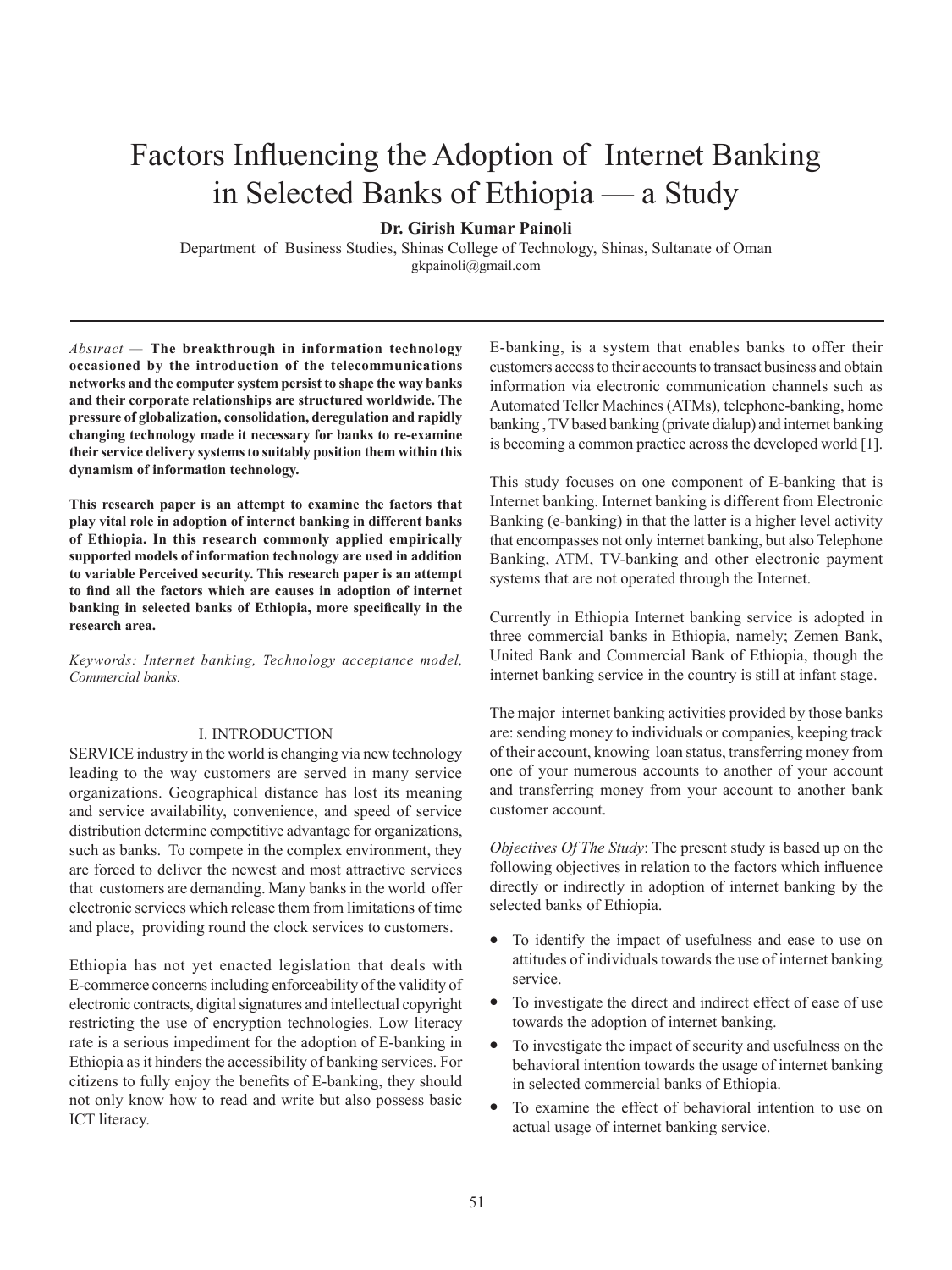*Significance of the Study:* The finding of this study helps banking institutions to be familiar with those factors that both adversely or favorably affect the adoption of Internet banking solution and take corrective measure to expand internet banking service.

In addition, the study is useful for policy makers to make well-versed decisions by indicating what has to be considered while different rules are set regarding to adoptions of internet banking solution, and also the experience in making the study will enhance and enrich the knowledge of the researcher.

This study will also encourage academician and other interested researchers to carry out more extensive studies in this area.

*Scope of the Study :* The scope of the study is limited to users of internet banking in Adama and Addis Ababa. Addis Ababa is one of the largest and commercial center in Ethiopia which ensures a wide spread of potential respondents to the study and the Adama is a city where enormous business activities are carried out by using available modern banking services

*Limitation of the Study:* The sample in the present study is limited to customers of Addis Ababa and Adama; different results are possible from customers in other Ethiopian cities.

The strategy of data collection also represents a limitation. The use of customer intercept surveys might lead to omission of some customers who do not visit physical bank branches within the time frame of the study.

*Hypothesis of the Study:* The present study is based on the following hypothesis, which will be base to the study and findings of the study they are:

- H1: Perceived ease of use positively influences the perceived usefulness of the use of internet
- H2: Perceived ease of use positively influences the attitude towards the use of internet banking
- H3: Perceived usefulness positively influences the intention to use internet banking
- H4: Perceived usefulness positively influences the attitude towards the use of internet banking.
- H5: Attitude positively influences the intention to use internetbanking
- H6: Perceived behavioral intention will have a positive effect on the frequency of Internet banking use.
- H7: Perceived Security has positive relationship with customer's Intention to use.

# III. RESEARCH METHODOLOGY

*Source of Data and Collection Methods:* This study has been conducted by using primary sources of data through structured questioners from internet banking servicer users of selected commercial banks in Addis Ababa and Adama. And also secondary data wherever necessary for the study.

*Sampling Design and Sample Size :* Three commercial banks that adopted internet banking solution were selected for the study i.e. one state owned bank Commercial bank of Ethiopia and two private banks Zemen bank and united bank .

According to survey total internet banking users of selected banks of as on December, 2013, are 14,253.

Commercial Bank of Ethiopia- 1,035, Zemen bank - 3,218 United bank -9,990.

Following formula will be used to calculate the sample size.

At 95% confidence level and P = 0.5 are assumed for Equation.  $N = N/[1 + N(e)^2]$ 

where *n* is the sample size, *N* is the population size, and *e* is the level of precision.

Therefore, by considering the above formula, the researcher selects a sample of 400 respondents from the total population to make sound conclusion about the population.

Those respondents have been selected proportionately from each selected commercial banks and simple random sampling technique has been employed in order to select respondents of each selected bank.

Commercial banks which started internet banking solution and customers registered for internet banking service after December 2013 were not considered.

# IV. DATA ANALYSIS AND INTEREPRETATION Descriptive Statistic analysis

| TABLE 1 -- BANK WHICH USES IB SERVICES |  |  |  |
|----------------------------------------|--|--|--|
|----------------------------------------|--|--|--|

| <b>Banks</b>                | Frequency | $\frac{0}{0}$ |
|-----------------------------|-----------|---------------|
| Zemen Bank S.Co.            | 88        | 22.6          |
| United Bank S.Co            | 273       | 70.2          |
| Commercial bank of Ethiopia | 28        | 7.2           |
| Total                       | 389       | 100.0         |

Source: Field Survey

It can be observed from Table 1 and Figure 1 that, proportion of internet banking service customers of commercial banks. 26.0%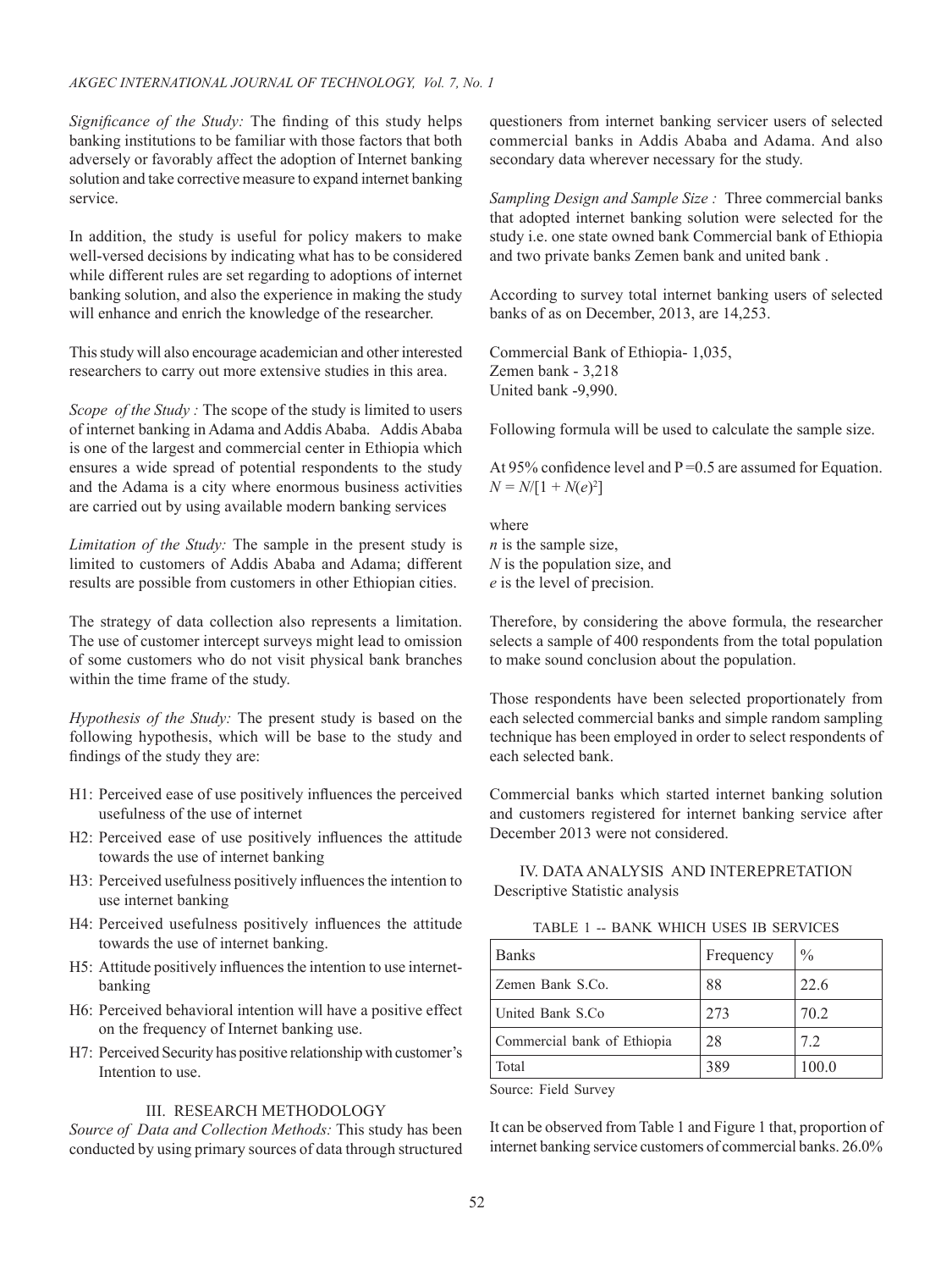

Figure 1. Bank using IB services. Source: Field Survey

of the respondents are of Zemen Bank, 70.2% of United Bank and 7.2% of the Commercial Bank of Ethiopia. Therefore, a great number of internet banking users belong to United Bank. This indicates that state owned bank is still behind private banks in terms of internet banking.

TABLE 2 -- INTERNET BANKING SERVICE USAGE BASED ON PERIOD OF USAGE

| IB service usage years              | Frequency | Percent |
|-------------------------------------|-----------|---------|
| Less than one year                  | 113       | 29.0    |
| $1$ year - > 3 year                 | 218       | 56.0    |
| $3 \text{ years} - 6 \text{ years}$ | 57        | 14.7    |
| longer than 6 years                 |           |         |
| Total                               | 389       | 100.0   |

Source: Field Survey)



Figure 2. Internet Banking Service based on period of usage. Source: Field Survey

It can be observed from Table 2 and Figure 2 that, there is a big variation in terms of usage of internet banking based on usage period. More percentage is found in 1-3 years of usage *i.e.* 56% this fact indicates that the customers are slowly moving towards internet banking as banks moving to adopt the internet banking system. This fact may be due to various reasons among all country's economy and infrastructure situations.

| TABLE 3 -- SUMMARY OF DESCRIPTIVE STATISTICS |  |  |  |
|----------------------------------------------|--|--|--|
|----------------------------------------------|--|--|--|

| Variables             | Frequency    | $\frac{0}{0}$ | Mean | Max.           | Min.           | <b>SD</b> |
|-----------------------|--------------|---------------|------|----------------|----------------|-----------|
| Actual usage          |              |               | 1.81 | $\overline{4}$ | 1              | .933      |
| Up to 10 times        | 177          | 45.5          |      |                |                |           |
| 11 to 20 times        | 145          | 37.3          |      |                |                |           |
| 21-30 times           | 31           | 8.0           |      |                |                |           |
| Over 30times          | 36           | 9.3           |      |                |                |           |
| Total                 | 389          | 100.0         |      |                |                |           |
| Perceived Ease of Use | 4.55         | 5             | 3    | .626           |                |           |
| Neutral               | 28           | 7.2           |      |                |                |           |
| Agree                 | 119          | 30.6          |      |                |                |           |
| Strongly agree        | 242          | 62.2          |      |                |                |           |
| Total                 | 389          | 100.0         |      |                |                |           |
| Perceived usefulness  |              |               | 4.80 | 5              | $\overline{4}$ | .397      |
| Agree                 | 76           | 19.5          |      |                |                |           |
| Strongly agree        | 313          | 80.5          |      |                |                |           |
| Total                 | 389          | 100.0         |      |                |                |           |
| Attitude              |              |               | 4.49 | 5              | 1              | .918      |
| Strongly disagree     | 11           | 2.8           |      |                |                |           |
| Disagree              | 16           | 4.1           |      |                |                |           |
| Neutral               | 1            | $\cdot$ 3     |      |                |                |           |
| Agree                 | 103          | 26.5          |      |                |                |           |
| Strongly agree        | 258          | 66.3          |      |                |                |           |
| Total                 | 389          | 100.0         |      |                |                |           |
| Intention to use      |              |               | 4.49 | 5              | $\mathbf{1}$   | .918      |
| Strongly disagree     | 9            | 2.3           |      |                |                |           |
| Disagree              | 9            | 2.3           |      |                |                |           |
| Neutral               | 9            | 2.3           |      |                |                |           |
| Agree                 | 137          | 35.2          |      |                |                |           |
| Strongly agree        | 225          | 57.8          |      |                |                |           |
| Total                 | 389          | 100.0         |      |                |                |           |
| Perceived Security    |              |               | 4.38 | 5              | 1              | .749      |
| Strongly disagree     | $\mathbf{1}$ | $\cdot$ 3     |      |                |                |           |
| Disagree              | 3            | $\cdot^8$     |      |                |                |           |
| Neutral               | 48           | 12.3          |      |                |                |           |
| Agree                 | 132          | 33.9          |      |                |                |           |
| Strongly agree        | 205          | 52.7          |      |                |                |           |
| Total                 | 389          | 100.0         |      |                |                |           |

(Source: Field Survey)

*Descriptive statistic for dependent variables:* Actual use of Internet banking was measured with a 5-point Likert scale to record agreement with overall frequency of use in prior 30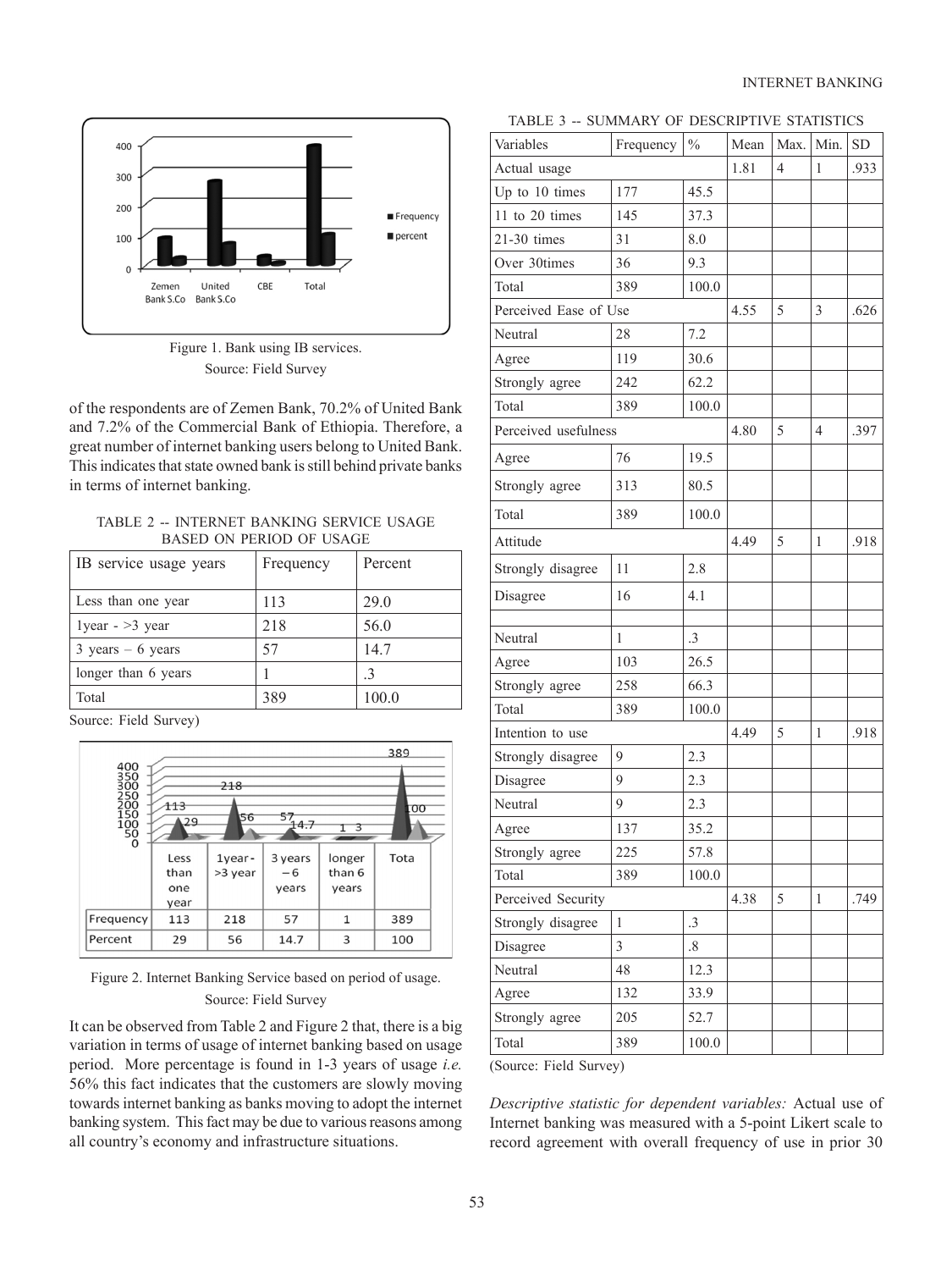days, an absolute estimate of use in the same period and the mean value of actual usage of internet banking service is 1.81.

This indicates that the 45.5% respondents responded that they used less than 10 times within last 30days where 37.76% respondents responded that they used up to 11-20 times with in last 30days.

*Descriptive statistic for in dependant variables:* The study also attempted to know how much usage of internet banking is easy for the customers or for respondents and the mean value for perceived ease of use is 4.55. This indicates that 30.6% respondents replied that they agree with ease of using of internet banking and 62.2 % of respondents replied that they strongly agree with ease usage of internet backing. From descriptive statics table, it can be seen that most of the respondents strongly agreed that internet baking is easily usable, learnable, flexible to interact with it, and it does not need complicated knowledge. From 389 respondents only 28(7.2%) of them did not give any responses on questions related with perceived ease of use of internet banking.

Further, it was attempted to assess the usefulness of internet banking in the life of respondents. From Table 3, it can be observed that the mean value for perceived usefulness is 4.8, indicating that 80.46% strongly agree with usefulness of internet banking. Besides, 19.5% agreed with the usefulness of internet backing. Most of the respondents strongly agreed with usefulness of internet baking and they replied that internet baking is time saver and improves the performance of utilizing banking services.

In addition, the study attempted to assess the attitude of respondents towards internet banking and the mean value of attitude is 4.9. This indicate that 66.32 % of respondent strongly agreed that using of internet banking creates attitudinal change: they responded, internet banking transaction is a good idea, pleasant, and the wise idea.

Meanwhile, the study attempted to assess what is intention of the respondents to use internet banking. Table 3 shows that the mean value of intention to use internet banking is 4.44, indicating that out of 389 respondents, 225 (57.8%) and 137 (35.2%) strongly agree and agree respectively with future using of Internet Banking, regular base using of Internet Banking and they recommended others so as to use internet banking .

Finally, the study investigated that security of internet banking and the mean value of perceived security is 4.38, revealing that 205 (52.7%) and 132 (33.9%) of them strongly agree and agree with security of internet banking.

Therefore, it can be observed that, the most of the respondents strongly agree with the security of internet banking. This means that using of internet banking is highly secured; it uses to transmit sensitive information and provides mental satisfaction during transmitting personal or sensitive information.

*Econometric Analysis:* (Diagnostic test) to show how the estimation technique used for this study is appropriate and the hypothesis tests regarding the coefficient estimates are correctly made, a diagnostic test was conducted by using SPSS software.

Goodness of fit of tests:

Goodness fit test through R<sup>2</sup>

To examine the factors influencing the adoption of internet banking, the researcher included five explanatory variables (perceived ease of use, perceived usefulness, attitude, intention to use and perceived security) and one dependent variable (Actual usage).

The goodness of fit of the model can be measured by the square of the correlation coefficient also called  $\mathbb{R}^2$ . The most common goodness of fit statistic is  $\mathbb{R}^2$ . That  $\mathbb{R}^2$  is the square of the correlation between the value of the dependent variable and fitted values from the model. This square of the correlation coefficient  $(R^2)$  is always lying between 0 and 1. If this correlation is high (close to one), the model fits the data well, while if the correlation is low (close to zero), and the model is not providing a good fit to the data.

Consequently, as it is shown on table 4.4 the value of adjusted  $R<sup>2</sup>$  is 0.559, indicating that the independent variables in the model are explaining 56% of the variations on the dependent variables. It can be seen that the model of the study is providing a good fit to the data.

Goodness fitness through ANOVA.

The significance value of F-statistic or regression model in general, from the table shows 0.000. Thus, the statistical significance of the regression model that is used for the study is less than 0.05. (i.e.  $P < 0.000$ ). It is indicating that, over all, the model used for the study is significantly good enough in explaining the variation on the dependent variable.

Test of Multi Collinearity: Multi Collinearity is defined as the extent to which a variable can be explained by other variables in the analysis or an explanatory variable demonstrates near linear dependence with another explanatory variable.

The effects of multi-collinearity make it difficult to determine the contribution of each independent variable as the effects of independent variables are mixed or confounding. Problems of multi-collinearity among predictors can result in an overestimation of the standard deviation of the regression coefficients. Tolerance above 0 1, Variance Inflation Factor (VIF) value below 10 indicates no major multi-collinearity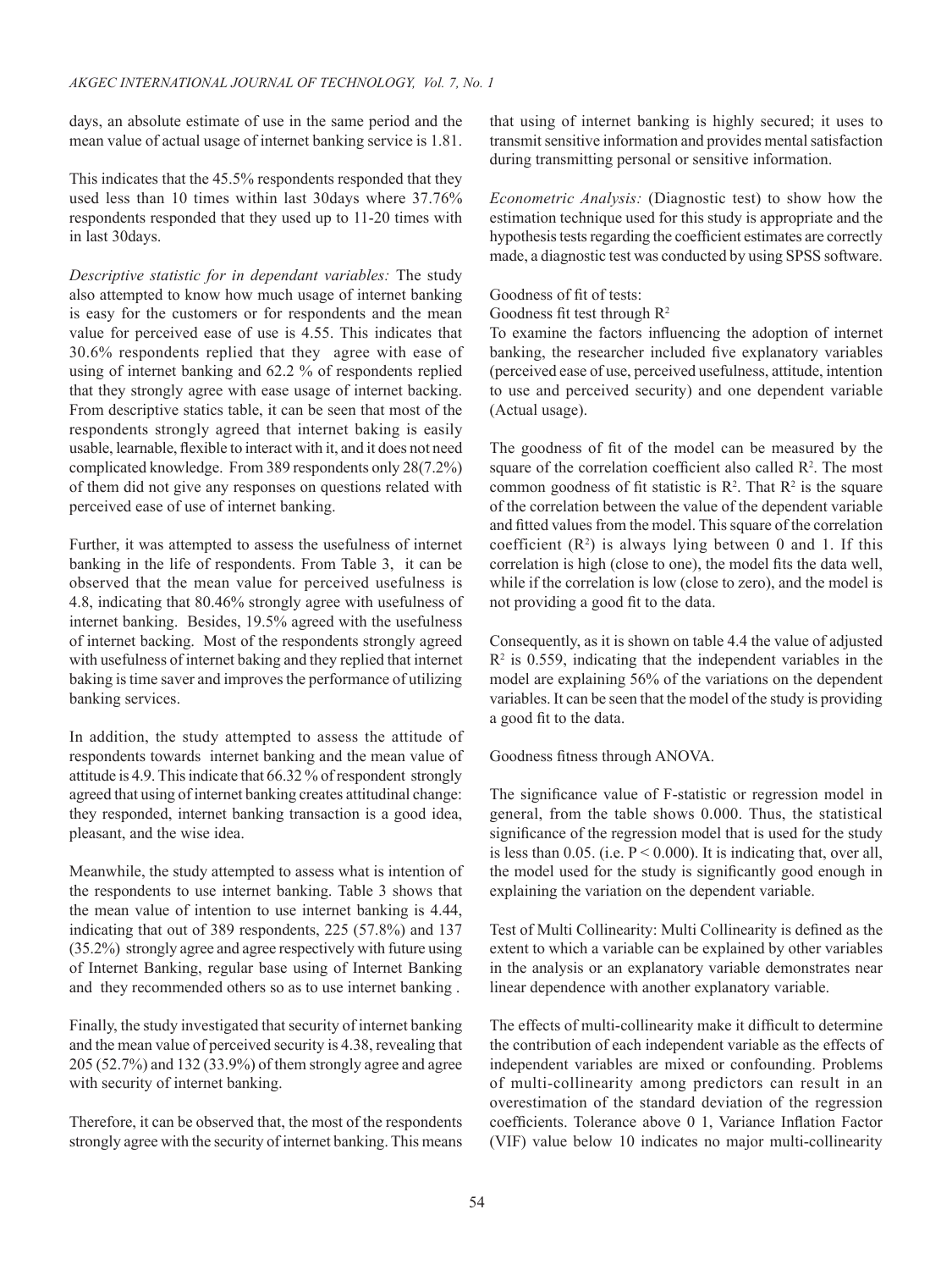# TABLE 4 -- GOODNESS FIT TEST THROUGH R**<sup>2</sup>**

| Model | R                    | R Square | Adjusted R | Std. Error of the |                 | Change Statistics |                  | Durbin-Watson |
|-------|----------------------|----------|------------|-------------------|-----------------|-------------------|------------------|---------------|
|       |                      |          | Square     | Estimate          | R Square Change | Change            | Sig.<br>F Change |               |
|       | 751a<br>. <i>.</i> . | .564     | .559       | .249              | 559             | .907              | 000              | .965          |

a. Predictors: (Constant), Perceived Security, Attitude, Perceived Ease of Use, Perceived usefulness, Intention to use

b. Dependent Variable: Actual usage

(Source: Field survey and SPSS)

### TABLE 5 -- GOODNESS FITNESS THROUGH ANOVA

| Model      | Sum of Squares | Df  | Mean Square |     | Sig.              |
|------------|----------------|-----|-------------|-----|-------------------|
| Regression | 3.956          |     | 791         | 907 | .000 <sup>b</sup> |
| Residual   | 333.967        | 386 | .872        |     |                   |
| Total      | 337.923        | 389 |             |     |                   |

a. Dependent Variable: Actual usage

b. Predictors: (Constant), Perceived Security, Attitude, Perceived Ease of Use, Perceived usefulness, Intention to use

| Hypothesis     | Dependent variable  | Independent variable  | ß        | t-value  | p-value | <b>Collinearity Statistics</b> |            |
|----------------|---------------------|-----------------------|----------|----------|---------|--------------------------------|------------|
|                |                     |                       |          |          |         | Tolerance                      | <b>VIF</b> |
| H1             | Attitude            | Perceived ease of use | 0.379    | 5.725    | 0.000   | 1.000                          | 1.000      |
| H2             | Perceive usefulness | Perceived ease of use | 0.675    | 10.611   | 0.000   | 1.000                          | 1.000      |
| H <sub>3</sub> | Intention to use    | Perceive usefulness   | 0.408    | 6.764    | 0.000   | 1.000                          | 1.000      |
| H <sub>4</sub> | Attitude            | Perceive usefulness   | 0.392    | 6.359    | 0.000   | 1.000                          | 1.000      |
| H <sub>5</sub> | Intention to use    | Attitude              | 0.788    | 25.138   | 0.000   | 1.000                          | 1.000      |
| H <sub>6</sub> | Actual usage        | Intention to use      | 0.387    | 0.227    | 0.060   | 1.000                          | 1.000      |
| H7             | Intention to use    | Perceived security    | $-0.011$ | $-1.218$ | 0.081   | 1.000                          | 1.000      |

TABLE 6 -- SUMMARY OF REGRESSION ANALYSIS

issues. It can be observed that, the Tolerance and VIF values at both cases are 1.00 of individual output. It can be concluded that there is no problem of multi-collinearity in this study.

In addition to this the presence of multicollinearity can also be tested using the correlation matrix. The result of the correlation matrix if, not greater than the maximum index of 0.80 Thong (1999). Hence in the study the correlation of the variables has a maximum figure of 0.787, qualifying no multi Collinearity.

*Test of autocorrelation:* The test for autocorrelation was made by using Durbin and Watson (1951). Durbin--Watson (DW) is a test for first order autocorrelation i.e. it tests only for a relationship between an error and its immediately previous value. DW is approximately equals to  $2(1 - \gamma \rho)$ , where  $\gamma \rho$  is the estimated correlation coefficient between the error term and its first order lag (Brooks 2008). There for at this study the calculated DW is 1.965 and this is nearer to 2, definitely has no auto correlation problem.

*Test of normality:* Normality test was performed by using a histogram and plotting the normal probability plot (p-p plot). If the histogram appears to at least resemble a bell shape curve and all the residuals were located along the diagonal line of p-p plot, it was assumed that the normality requirement has been met.

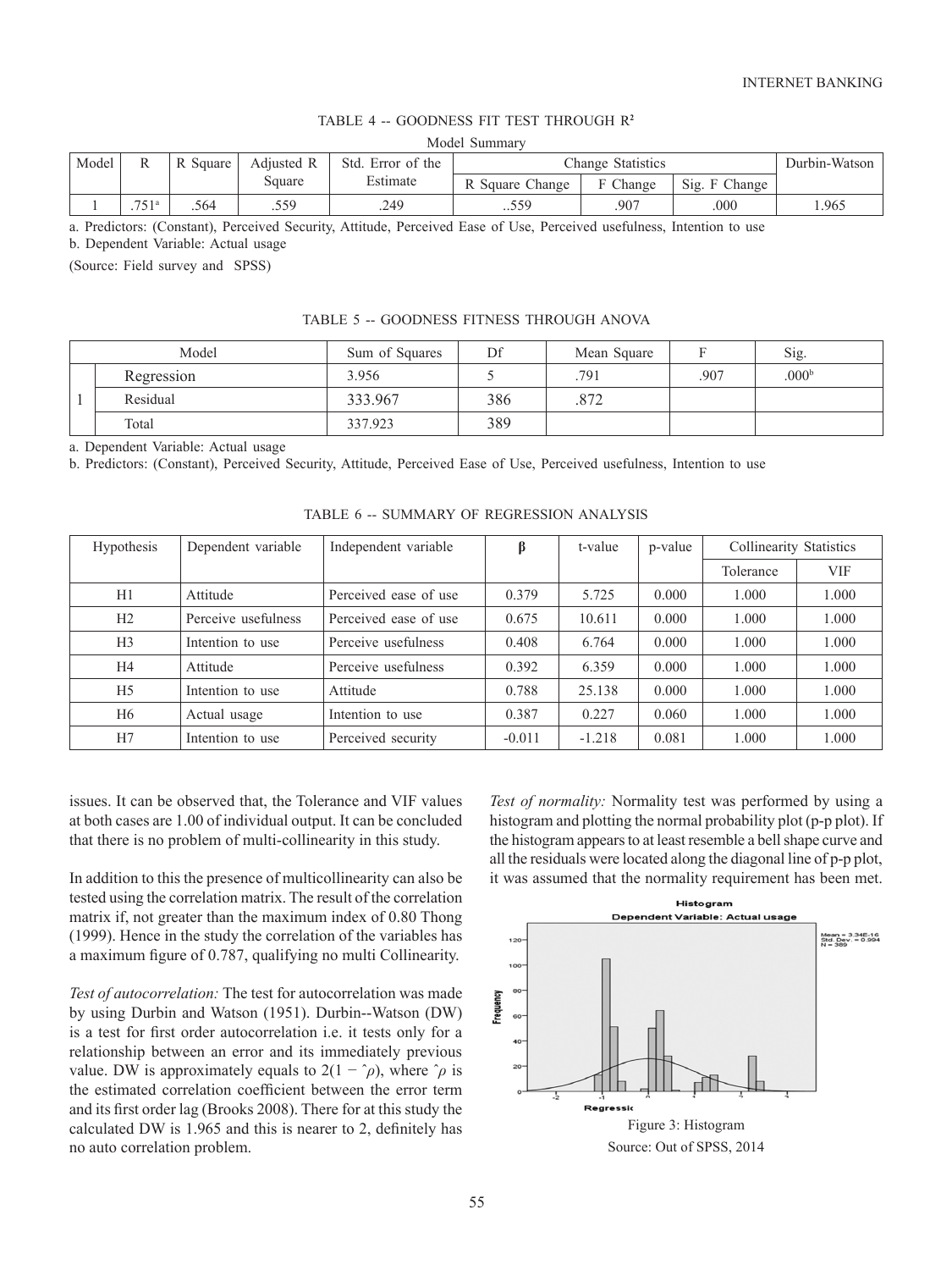|                       |                     |                 | Correlations             |                         |          |                   |                       |
|-----------------------|---------------------|-----------------|--------------------------|-------------------------|----------|-------------------|-----------------------|
| Variables             |                     | Actual<br>usage | Perceived<br>Ease of Use | Perceived<br>usefulness | Attitude | Intention to use  | Perceived<br>Security |
| Actual usage          | Pearson Correlation | $\mathbf{1}$    | $.296*$                  | $.125***$               | .025     | .112              | $-.090$               |
|                       | Sig. (1-tailed)     |                 | .030                     | .001                    | .209     | .061              | .006                  |
|                       | N                   |                 | 389                      | 389                     | 389      | 389               | 389                   |
| Perceived Ease of Use | Pearson Correlation |                 |                          | $.475**$                | $.281**$ | $.200**$          | .047                  |
|                       | Sig. (1-tailed)     |                 |                          | .000                    | .000     | .000              | .177                  |
|                       | N                   |                 |                          | 389                     | 389      | 389               | 389                   |
| Perceived usefulness  | Pearson Correlation |                 |                          | 1                       | $.307**$ | $.188^{\ast\ast}$ | .069                  |
|                       | Sig. (1-tailed)     |                 |                          |                         | .000     | .000              | .088                  |
|                       | N                   |                 |                          |                         | 388      | 389               | 389                   |
| Attitude              | Pearson Correlation |                 |                          |                         | 1        | $.787**$          | .010                  |
|                       | Sig. (1-tailed)     |                 |                          |                         |          | .000              | .423                  |
|                       | N                   |                 |                          |                         |          | 389               | 389                   |
| Intention to use      | Pearson Correlation |                 |                          |                         |          |                   | .049                  |
|                       | Sig. (1-tailed)     |                 |                          |                         |          |                   | .169                  |
|                       | N                   |                 |                          |                         |          |                   | 389                   |
| Perceived Security    | Pearson Correlation |                 |                          |                         |          |                   | $\mathbf{1}$          |
|                       | Sig. (1-tailed)     |                 |                          |                         |          |                   |                       |
|                       | N                   |                 |                          |                         |          |                   | 389                   |

### TABLE 7 -- PEARSON'S CORRELATION COEFFICIENTS OF THE STUDY VARIABLES

Correlation is significant at the 0.05 level (1-tailed).

\*\* Correlation is significant at the 0.01 level (1-tailed).

Source: SPSS output



# Normal P-P Plot of Regression Standardized Residual

Therefore, in this study the data are normally distributed. It can be concluded that, no problem of normality. In fact the dotted on the plot line seems near away from the line passing through the origin, but this is due to large number of observation.

*Reliability of Measurement:* Cronbach's alpha test showed an acceptable degree of internal consistency in the scales and groups we considered, being in all the cases over the 0.7. As indicated in the table, the test result is between 0.702 and 0.894 i.e. Cronbach's alpha of Perceived ease of use (PEU) is 0.793, 0.888 for Perceived usefulness (PU), 0.723 for Attitude (ATT), 0.894 for Intention to use (ITU), and Cronbach's alpha of Perceived Security is 0.702. Therefore, based on the test, the results for the items are reliable and acceptable.

*4.2.3 Model Specification:* To test the hypotheses formulated a series of simple linear regression analyses was conducted to calculate direct and indirect path coefficients. Simple linear regression is a useful statistical method for exploring the relationship between dependent and independent variables and can be described by the following equation:  $Y = a + bx$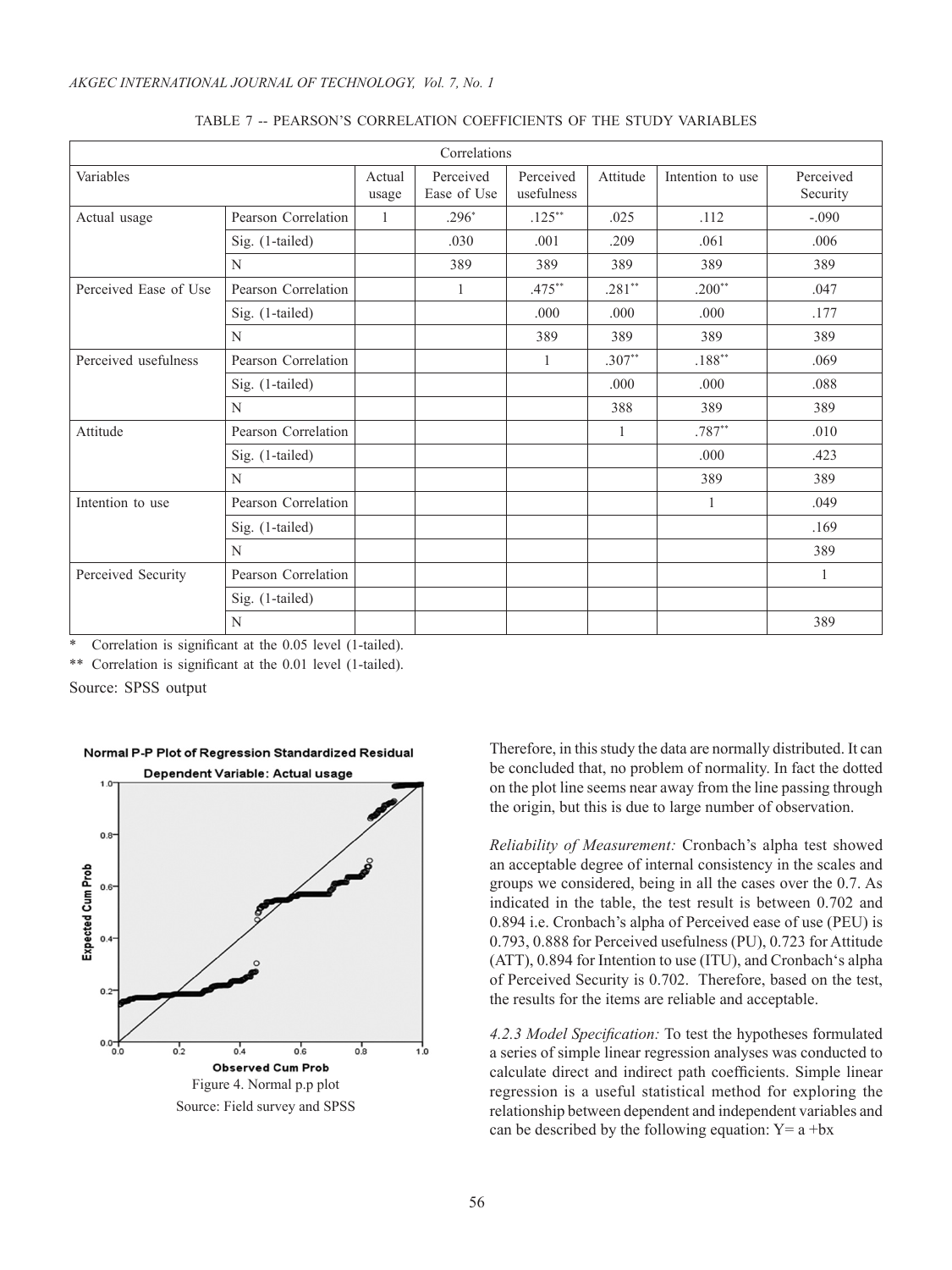| Category (Item)             | Number of Item<br>in the category | Cronbach's<br>Alpha |
|-----------------------------|-----------------------------------|---------------------|
| Perceived ease of use (PEU) |                                   | 0.793               |
| Perceived usefulness (PU)   |                                   | 0.888               |
| Attitude (ATT)              |                                   | 0.723               |
| Intention to use (ITU)      |                                   | 0.894               |
| Perceived Security          |                                   | 0.702               |

# TABLE 9 -- SUMMARY OF RELIABILITY TEST RESULT

Source: SPSS

where "x" and "y" are classed as independent and dependent variables and "b" is the slope of the line and "a" is the intercept *i.e.* where the line cuts the y-axis.

The full regression model for determinants of actual usage of internet banking is, given as follows:

IBAU = α +β1PEOU+ β2 PU+ β3 ATT+ β4ITU+ β5PS + ε

where:

| Actual usage of internet banking, | AU |  |  |  |  |
|-----------------------------------|----|--|--|--|--|
|-----------------------------------|----|--|--|--|--|

- PEOU perceived ease of use,
- PU perceived usefulness,
- ATT Attitude of customers,
- ITU Intention to use,
- PS perceived Security and
- ε is the error term for any missing variable, assumed to distribute normally with zero mean and σ standard deviation and is independent of the error terms associated with all other Observations.
- $\alpha$  the intercept value of the regression surface.

*Hypotheses testing and interpretation of results:* Hypotheses are considered supported when path coefficients are significant at the 0.05 level. The path coefficients were calculated using simple linear regression technique for the following:

*Perceived ease of use and Attitude:* Hypothesis H2, that Perceived ease of use positively influences the attitude towards the use of internet banking, was supported ( $\beta$  = 0.379, t = 5.725 and p < .001**)**. This result is consistent with the findings of prior studies that used either TAM model (Wang et al. 2003). This suggests that if bank customers perceive an Internet banking system is easy to use, they might adopt that system or use it in preference to other Internet banking systems perceived as hard to use and statistically significant at 1%.

*Perceived ease of use and perceived usefulness:*Hypothesis H1, that Perceived ease of use positively influences the perceived usefulness of the use of internet banking was supported ( $\beta$  = 0.675,  $t = 10.611$  and  $p < .001$ ). It is consistent with findings of prior studies. The path coefficient values for perceived ease of use to perceived usefulness was higher than values for perceived ease of use to attitudes towards the use of internet banking, which indicates that although the direct effects of perceived ease of use on to users attitude remain important over the time but indirect through perceived usefulness will be more weighted by the existing users as their experience with Internet banking system increases.

Both the hypotheses H1 and H2 thus support argument that "perceived ease of use may actually be an informal predecessor to perceived usefulness, as opposed to a parallel, direct determinant of system usage and 1% significant level.

*Perceived Usefulness and Intention:* Hypothesis H3, that Perceived usefulness positively influences behavioral intention to use internet banking, was supported (β = 0.408, t = 6.764 and p < .001**)**. The result is expected and consistent with prior studies that used TAM in Internet or mobile banking context. This suggests that if banks customers perceive Internet banking to be a useful to carry out financial transactions than traditional branch banking, they will adopt or use the services, and at 1% statistically significant.

*Perceived usefulness and attitude for internet banking services:*  The hypothesis H4, that Perceived usefulness positively influences the attitude towards the use of internet-banking, was supported ( $β = 0.392$ ,  $t = 6.285$  and  $p < .001$ ), which was expected since most of the studies that uses and have found perceived usefulness is one of the key factor that influence attitude adoption or use of Internet banking services Chau (2000) and Pikkarainen et al. (2004) This suggests that if bank customers perceive that Internet banking has a useful over branch banking in accessing accounts from any location and at any time, and provides greater control and flexibility in managing their accounts, they may adopt it and use it, and 1% significant level.

*Attitude and intention to use internet banking services:* The support ( $\beta$  = 0.788, t = 25.138 and P < .001) for hypothesis H5 that Attitude positively influences the intention to use internet banking the findings of the result showed that Internet banking services in Ethiopia fitted with the hypothesis and the technological acceptance model.

*Intention to use and Actual usage of internet banking services:*  Actual usage was measured as the number of times in a month user used Internet banking services. The hypothesis H6 that, Perceived behavioral intention will have a positive effect on the frequency of Internet banking usage is not supported (β  $= 0.387$ , t = 0.227 and p >.001) and the result conflicts with findings of prior study.

*Perceived security and intention to use internet banking service:*  There was a weak and negative relationship between perceived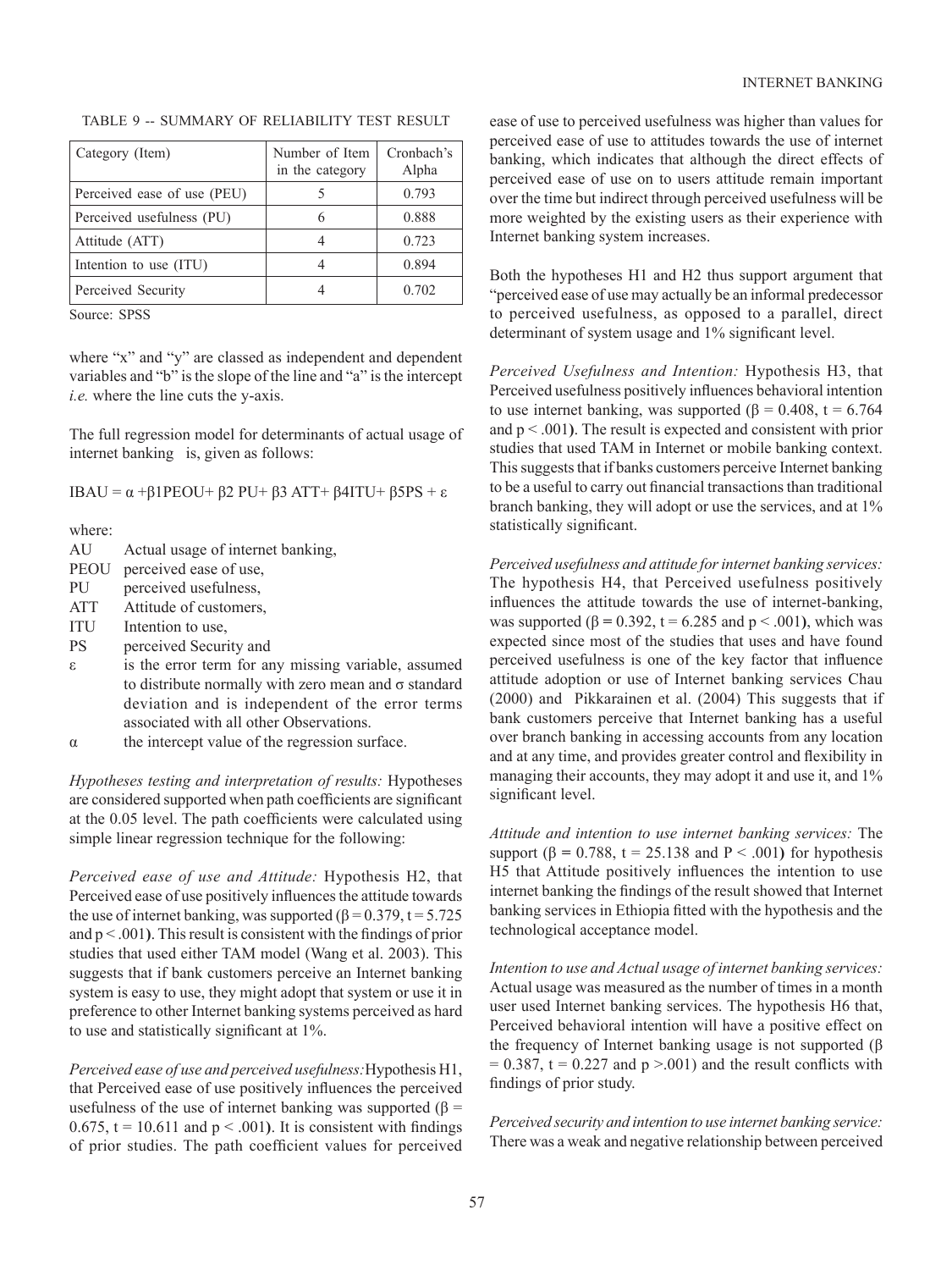| Hypothesis     | Dependent variable  | Independent variable  | в        | t-value  | p-value |
|----------------|---------------------|-----------------------|----------|----------|---------|
| H1             | Perceive usefulness | Perceived ease of use | 0.675    | 10.611   | 0.000   |
| H2             | Attitude            | Perceived ease of use | 0.379    | 5.725    | 0.000   |
| H <sub>3</sub> | Intention to use    | Perceive usefulness   | 0.408    | 6.764    | 0.000   |
| H4             | Attitude            | Perceive usefulness   | 0.392    | 6.359    | 0.000   |
| H <sub>5</sub> | Intention to use    | Attitude              | 0.788    | 25.138   | 0.000   |
| H <sub>6</sub> | Actual usage        | Intention to use      | 0.387    | 0.227    | 0.060   |
| H7             | Intention to use    | Perceived security    | $-0.011$ | $-1.218$ | 0.081   |

#### TABLE 10 -- SUMMARY REGRESSION ANALYSIS

security and intention to use Internet banking. Consequently, hypothesis H7, that Perceived Security has positive relationship with customer's Intention to use internet banking, was not supported  $(\beta = -0.011, t = -1.218$  and p .>.001). This conflicts with the findings of prior studies Chan and Lu (2004) and Pavlou (2001). Perceived security associated with Internet banking have been found major obstacle to Internet banking adoptions in many countries across the world. One explanation for the deviation from could be that respondents did not perceive security associated with Internet banking system, and in significant at 5% and 1% significant level.

### V. FINDINGS

Findings of the Study: Based upon the above discussion and findings following recommendations are given:

- The result of the study was found to influence perceived ease of use either directly or indirectly through its effects on attitude or perceived usefulness.
- The perceived ease of use was found to affect directly attitudes towards adoption of internet banking significantly, which confirms the importance of the role of ease of use variable that reflects users' concern of effortlessness of the Internet banking environment and confirms that difficulty of use can discourage attitude. Therefore, banks adopt as easy as possible adopting in internet banking services.
- <sup>l</sup> Perceived ease of use exhibited a significant indirect effect on attitudes towards adoption of internet banking through perceived usefulness. This suggests that the easier Internet banking is to use, the greater will be a user's feeling of determination and which in turn might motivate user to explore features and benefits of service and thereby increase perceived system usefulness. Therefore banks, should adopt internet banking that is easy to use and more useful.
- The results of regression analysis indicated that perceived usefulness was found to be the most significantly related factor affecting intention. This confirms the importance of perceived usefulness in explaining adoption or use of a new technology.
- If Internet banking is to be accepted by the users, they should perceive it to be useful, `quicker and easier way of carrying

out internet banking service than traditional branch banking system.

- It was found that difficulty of use can discourage intention to adopt or use of a useful system but no amount of ease of use can compensate for a system that is not found useful by users. Therefore commercial banks of Ethiopia must not over stress ease of use at the expense of overlooking the usefulness of Internet banking.
- The study exhibited that, failed to support for impact of intention *to* use suggests that respondents viewed it as an insignificant factor that could motivate their actual usage of Internet banking. Therefore the issue of usage construct treated as less critical by respondents.
- The security issues viewed it as an insignificant. In Ethiopia could be that, respondents did not perceive security issues associated with Internet banking services since security violation crises have not been publicly reported till now.
- Another possible factor could be that the measures of security used for this research might not suitable for the Internet banking context, although they were adopted from prior studies conducted in other countries.
- Therefore, commercial banks in Ethiopia should not much consider security issues problem in users' side in adopting internet banking, unlike other countries. In fact this opportunity will reduce setup cost of adoption of internet banking.
- In adoption of internet banking customer should be mostly taken into consideration for its better adoption and implementation.
- Better the services provided better expansion of whole banking system can be expected.
- State owned banks need to do more in this regard because study reveals that the users of internet banking are more with private commercial banks rather than state owned one.

# VI. CONCLUSION

Banking is one of the significant factors of entire economy of the any country. Stronger the banking system stronger and stable is the economic system. Since most of the African region suffers from lack of infrastructure especially in electronic media